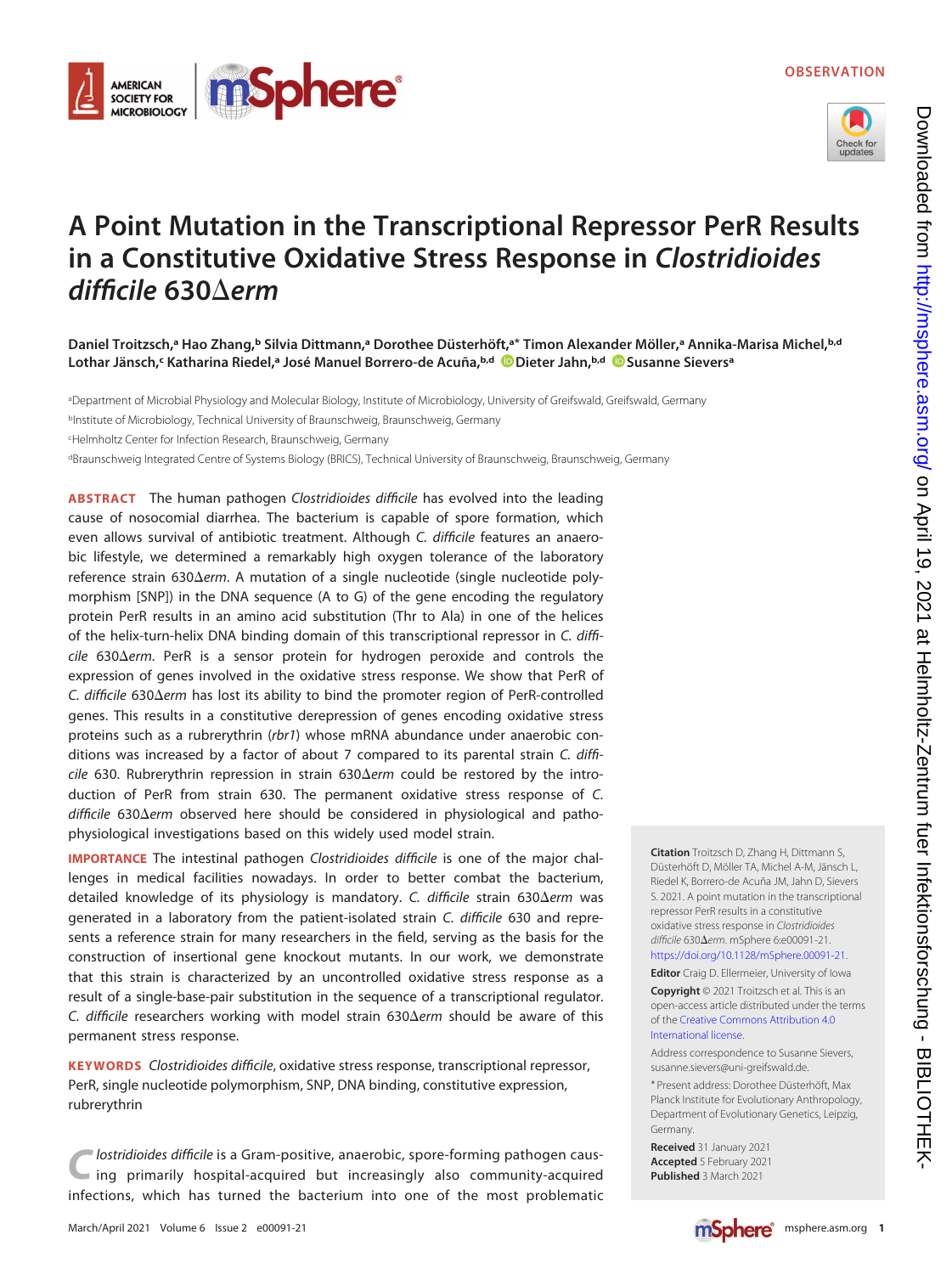pathogens in human health care nowadays. C. difficile infections (CDIs) are often associated with high relapse rates and usually treated by broad-spectrum antibiotic therapy. Clinical symptoms of CDI vary from light diarrhea to acute infections like pseudomembranous colitis ([1\)](#page-6-0).

Due to its anaerobic lifestyle, oxygen (O<sub>2</sub>) and reactive O<sub>2</sub> species in the human intestine represent a challenge for C. difficile. Remarkably, a high tolerance to  $O<sub>2</sub>$  was recently reported for a sporulation-deficient mutant of C. difficile 630 $\Delta$ erm [\(2\)](#page-6-1). Strain 630 $\Delta$ erm is an erythromycin-sensitive and laboratory-generated derivative of the original patientisolated strain 630 and is commonly used by C. difficile researchers as a reference strain for the generation of gene knockout mutants [\(3\)](#page-6-2). Although the oxidative stress response is vital for an intestinal pathogen infecting its host, knowledge of the molecular details of oxidative adaptation mechanisms in C. difficile is still limited. Specifically, two general stress signatures of  $O_2$  challenge of C. difficile strains 630 and 630 $\Delta$ erm have been reported [\(4](#page-6-3), [5\)](#page-6-4), and for C. difficile 630 $\Delta$ erm, an involvement of the alternative sigma factor  $\sigma^B$  was noted ([6](#page-6-5), [7\)](#page-6-6). However, no sensor protein for oxidative conditions or mechanistic details on the regulation of the oxidative stress response in this important human pathogen have been described so far. Here, we report (i) an involvement of the hydrogen peroxide  $(H<sub>2</sub>O<sub>2</sub>)$  sensor and regulatory protein PerR in the oxidative stress response of C. difficile and (ii) defective repression by PerR and, thus, constitutive expression of oxidative stress genes in C. difficile reference strain 630 $\Delta$ erm.

High abundance of oxidative stress proteins under anaerobic conditions. In previous studies, we observed a high abundance of oxidative stress-related proteins in C. difficile 630 $\Delta$ erm already under conditions devoid of any oxidizing agents ([8](#page-6-7)) and no signi ficant induction when the bacterium was shifted to microaerobic conditions ([5\)](#page-6-4). Several of the corresponding genes are located at one genetic locus comprising a rubrerythrin (rbr1), the transcriptional repressor PerR (perR), a desulfoferrodoxin (rbo), and a glutamate synthase with an N-terminal rubredoxin fold (CD630\_08280). Rbr1 even represents the second most abundant protein after the S-layer protein SlpA ([8\)](#page-6-7). We inquired why these genes are highly expressed in the absence of any oxidative stress and focused on the repressor protein PerR, which regulates its own transcription and that of genes involved in oxidative stress and metal homeostasis as described for Bacillus subtilis and other Gram-positive bacteria [\(9,](#page-6-8) [10\)](#page-6-9). PerR is a member of the ferric uptake regulator (Fur) family and senses  ${\sf H}_2{\sf O}_2$  stress by metal-catalyzed histidine oxidation ([11\)](#page-6-10) [\(Fig. 1A\)](#page-2-0). Due to the permanently high cellular concentration of proteins encoded in the rbr1 operon, we hypothesized a constitutive expression of the operon possibly caused by a failure of PerR-mediated gene repression under anaerobic conditions.

Amino acid substitution in the DNA binding domain of PerR. It was reported previously that the laboratory-generated strain C. difficile  $630\Delta$ erm features several genome alterations compared to its parental strain C. difficile 630 [\(12,](#page-6-11) [13](#page-6-12)). We aligned perR sequences of C. difficile 630 and C. difficile 630 $\Delta$ erm and found a single nucleotide polymorphism (SNP) (A to G) resulting in an amino acid conversion from threonine to alanine at position 41. An alignment of the PerR amino acid sequence with sequences from 11 other clinically relevant C. difficile strains revealed that the T41A substitution is unique to laboratory strain 630 $\Delta$ erm (see Fig. S1 in the supplemental material). A comprehensive sequence alignment of over 900 proteins of the Fur family from different species showed that the threonine at position 41 is highly conserved and present in over 80% of the investigated proteins. More than 90% of the proteins contain a threonine or serine at this position (Data Set S1). A structural comparison of previously investigated DNA binding domains of Fur and PerR homologues in *Escherichia coli*, B. subtilis , Staphylococcus epidermidis, and Streptococcus pyogenes to the C. difficile  $630\Delta$ erm PerR sequence indicates that the T41A mutation is located in a helix of the helix-turn-helix motif of the DNA binding domain ([Fig. 1B](#page-2-0) and [C](#page-2-0)). The DNA promoter sequences upstream of rbr1 are identical between strains 630 and 630 $\Delta$ erm (Fig. S2). We therefore hypothesized that the amino acid substitution in PerR is the reason for the loss of its binding to PerR boxes on the DNA and possibly causes increased  $\mathrm{O}_2$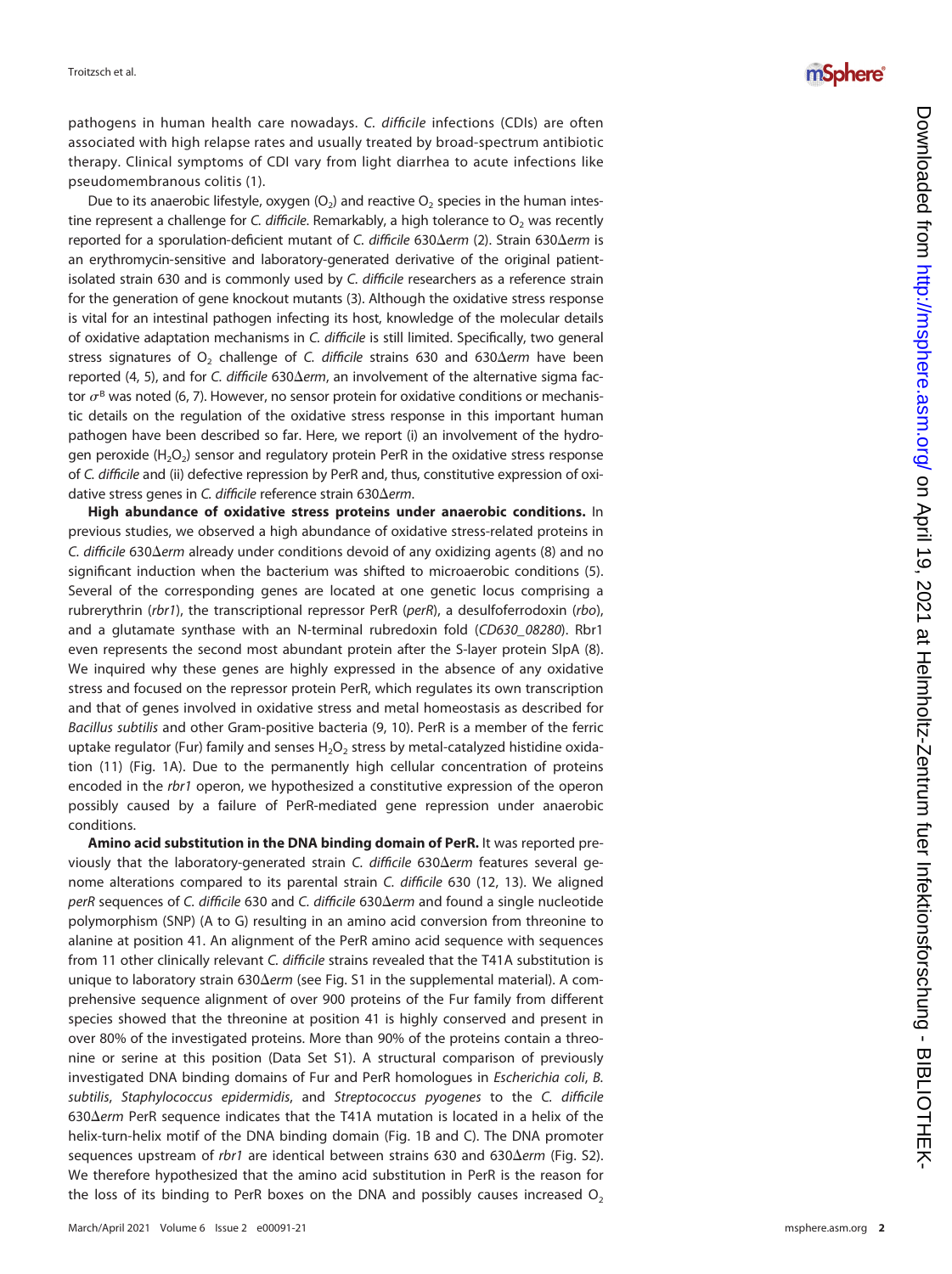## *mSphere*



<span id="page-2-0"></span>FIG 1 DNA binding of PerR. (A) Mode of PerR function shown schematically. PerR bound to the DNA represses the expression of the rbr1 operon.  $H_2O_2$  treatment leads to PerR oxidation, a conformational change, and the release of the DNA promoter, resulting in the expression of the rbr1 operon. (B) Structure of C. difficile 630 $\Delta$ erm PerR deduced from the homologue of B. subtilis. The DNA binding site, including the helix-turn-helix (HTH) motif and the dimerization domain, is marked. The location of the amino acid exchange is marked by a red box. (C) Amino acid sequence of the DNA binding site of C. difficile 630 $\Delta$ erm PerR. The T41A mutation is marked in red.

tolerance of strain 630 $\Delta$ erm compared to other C. difficile strains, including its parental strain 630.

Increased  $O_2$  tolerance, derepression of the rbr1 operon, and missing DNA **binding of PerR.** To investigate differences in O<sub>2</sub> tolerance between C. *difficile* 630 and 630 $\Delta$ erm, we counted CFU for both strains after cells had been exposed to atmospheric  $O<sub>2</sub>$  concentrations [\(Fig. 2A](#page-3-0) and Fig. S3). Strain 630 showed a significantly higher susceptibility to  $O_2$  than its derivative 630 $\Delta$ erm, of which a substantial number of cells survived even after 9 h of challenge.

Furthermore, we were able to show an increased  $O_2$  tolerance of C. difficile 630 after a 10-min adaptation treatment with 0.4 mM  $\rm H_2O_2$  or 5%  $\rm O_2.$  This experiment demonstrates that  $O<sub>2</sub>$  tolerance is indeed inducible in strain 630, possibly mediated by the inactivation of the repressor PerR [\(Fig. 2A\)](#page-3-0). The direct oxidizing agent of the histidine residues in the DNA binding site of PerR was reported to be  $H_2O_2$ . However, pretreatment with molecular  $O<sub>2</sub>$  also resulted in an increased  $O<sub>2</sub>$  tolerance of strain 630. Probably, molecular  ${\mathsf O}_2$  is converted to superoxide, which is subsequently reduced to  $\mathsf{H}_2\mathsf{O}_2$  by a superoxide reductase such as Rbo. Noteworthy, adaptation with 0.4 mM  $H_2O_2$  is quite stringent for C. difficile since absolute cell numbers are much lower (Fig. S3), and although the positive effect of adaptation with  $\rm H_2O_2$  is outstanding at 1 h and 3 h of  $\mathrm{O}_2$  challenge, it lasts for only a limited time, with almost no viable cells counted after 6 h and 9 h.

To prove that the higher  $O_2$  tolerance of C. difficile 630 $\Delta$ erm was caused by the missing binding of PerR to its cognate DNA binding site, we analyzed transcriptional levels of the rbr1 operon under  $\text{H}_{2}\text{O}_{2}$  stress and control conditions ([Fig. 2B](#page-3-0) and [C](#page-3-0) and Fig. S4). Transcription of the operon was inducible by  $\mathsf{H}_2\mathsf{O}_2$  in strain 630 by a factor of 2.4, whereas transcript levels in 630 $\Delta$ erm were permanently very high and not further inducible by  $H_2O_2$  (factor of 0.96).

To verify that the increased  $O_2$  tolerance of strain 630 $\Delta$ erm and its constitutive expression of the rbr1 operon are the results of an inactive PerR protein, we constructed a C. difficile 630 $\Delta$ erm strain that is complemented with intact PerR of strain C. difficile 630 in trans and inducible by tetracycline (C. difficile DT022). Subsequently, we analyzed the PerR-repressed rbr1 transcription of this strain ([Fig. 2C](#page-3-0)). After induction with anhydrotetracycline (ATc), rbr1 mRNA levels were reduced even below the ones of strain 630 (factor of 0.84), indicating that in vivo PerR activity and, consequently,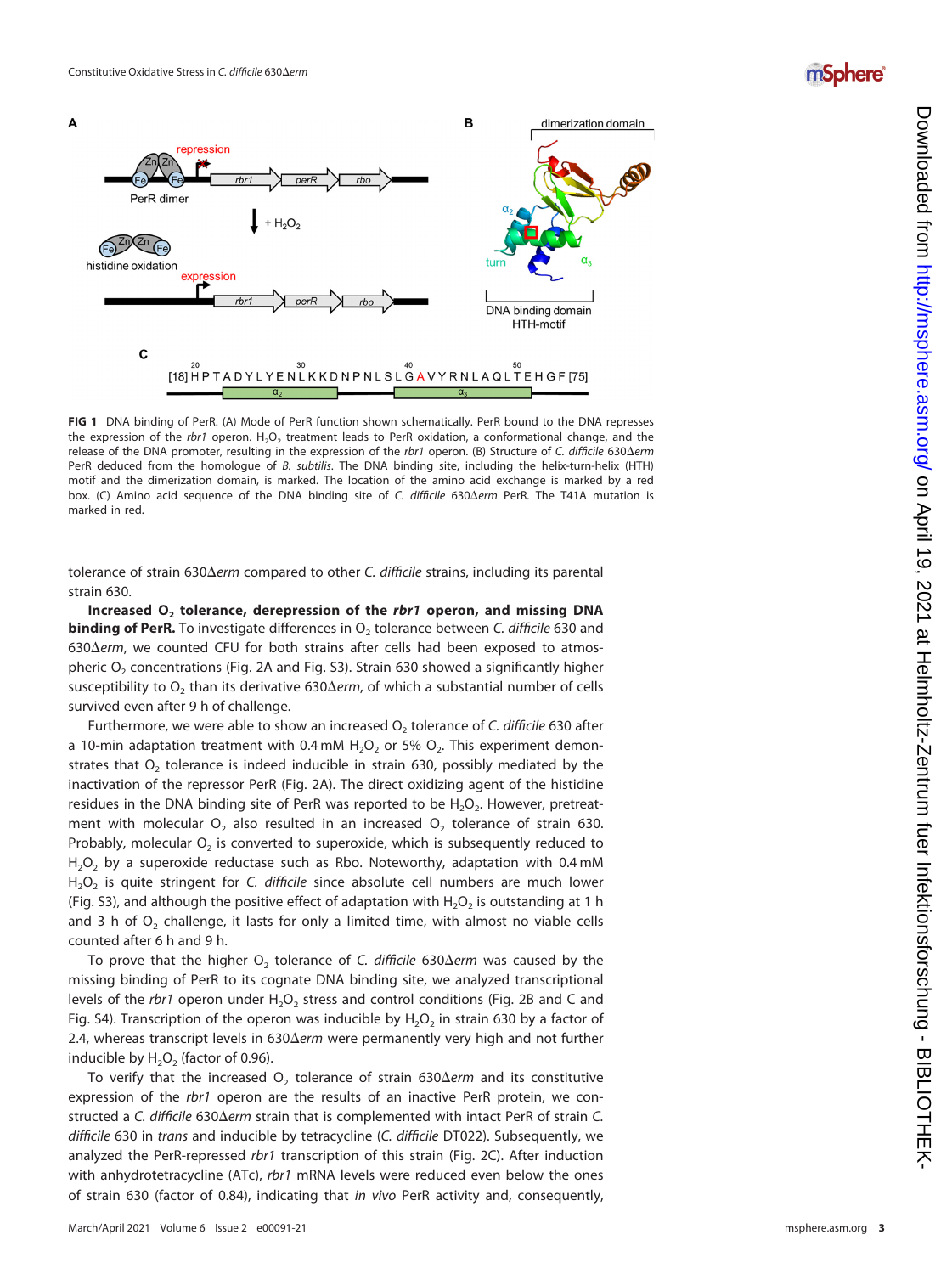



<span id="page-3-0"></span>FIG 2 CFU counting, transcriptional analyses, and DNA-PerR interaction. (A) Survival in the presence of O<sub>2</sub> of C. difficile strains 630, 630 $\Delta$ erm, and 630 adapted to 5% O<sub>2</sub> for 10 min or 0.4 mM H<sub>2</sub>O<sub>2</sub> for 10 min. Ratios of aerobically cultured cells/cells of the corresponding cultures kept anaerobically are given for 1, 3, 6, and 9 h of O<sub>2</sub> challenge. \* indicates statistical significance. (B) Northern blot analysis of the expression of the rbr1 operon. Lane 1, 630 control; lane 2, 630 induced with H<sub>2</sub>O<sub>2</sub>; lane 3, 630 $\Delta$ erm control; lane 4, 630 $\Delta$ erm induced with H<sub>2</sub>O<sub>2</sub>. Total RNA levels were monitored by methylene blue (MB) staining. nt, nucleotide. (C) Transcription of the rbr1 gene was quantified for C. difficile 630, 630 $\Delta$ erm, and DT022 containing the plasmid pDSW1728-perR by RT-qPCR analysis and related to the C. difficile 630 control (CTL). ATc, induction with anhydrotetracycline. \*,  $P < 0.05$ ; \*\*\*,  $P < 0.001$ . (D) EMSAs were carried out with 2 ng of the rbr1 promoter fragment (220 bp), concentrated at 147 nM, from strain C. difficile 630. In lanes 1 and 5, the DNA fragment was incubated without protein. The DNA fragment was incubated with purified PerR 630 (lanes 2 to 4) or PerR 630 $\Delta$ erm (lanes 6 to 8) with increasing protein amounts (360 ng, 420 ng, and 480 ng, respectively).

DNA binding of PerR in C. difficile 630 $\Delta$ erm were restored. Transcription in the complementation strain DT022 was inducible by  $H_2O_2$  (factor of 3.52); i.e., the plasmidencoded PerR of strain 630 responded to  $H_2O_2$ .

To confirm that the T41A exchange in PerR of strain  $630\Delta$ erm is the sole reason that hampers PerR box binding, we performed electrophoretic mobility shift assays (EMSAs) excluding any other cellular factors. PerR proteins from strains 630 and 630 $\Delta$ erm were recombinantly produced, purified to apparent homogeneity (Fig. S5), and incubated with a labeled 220-bp upstream promoter fragment of rbr1. While PerR from strain 630 led to a clear shift of the DNA band, no shift was detectable for PerR from C. difficile 630 $\Delta$ erm at any tested protein concentration [\(Fig. 2D](#page-3-0)).

Conclusion. This study demonstrated the constitutive derepression of genes involved in the oxidative stress response in strain C. difficile  $630\Delta$ erm caused by only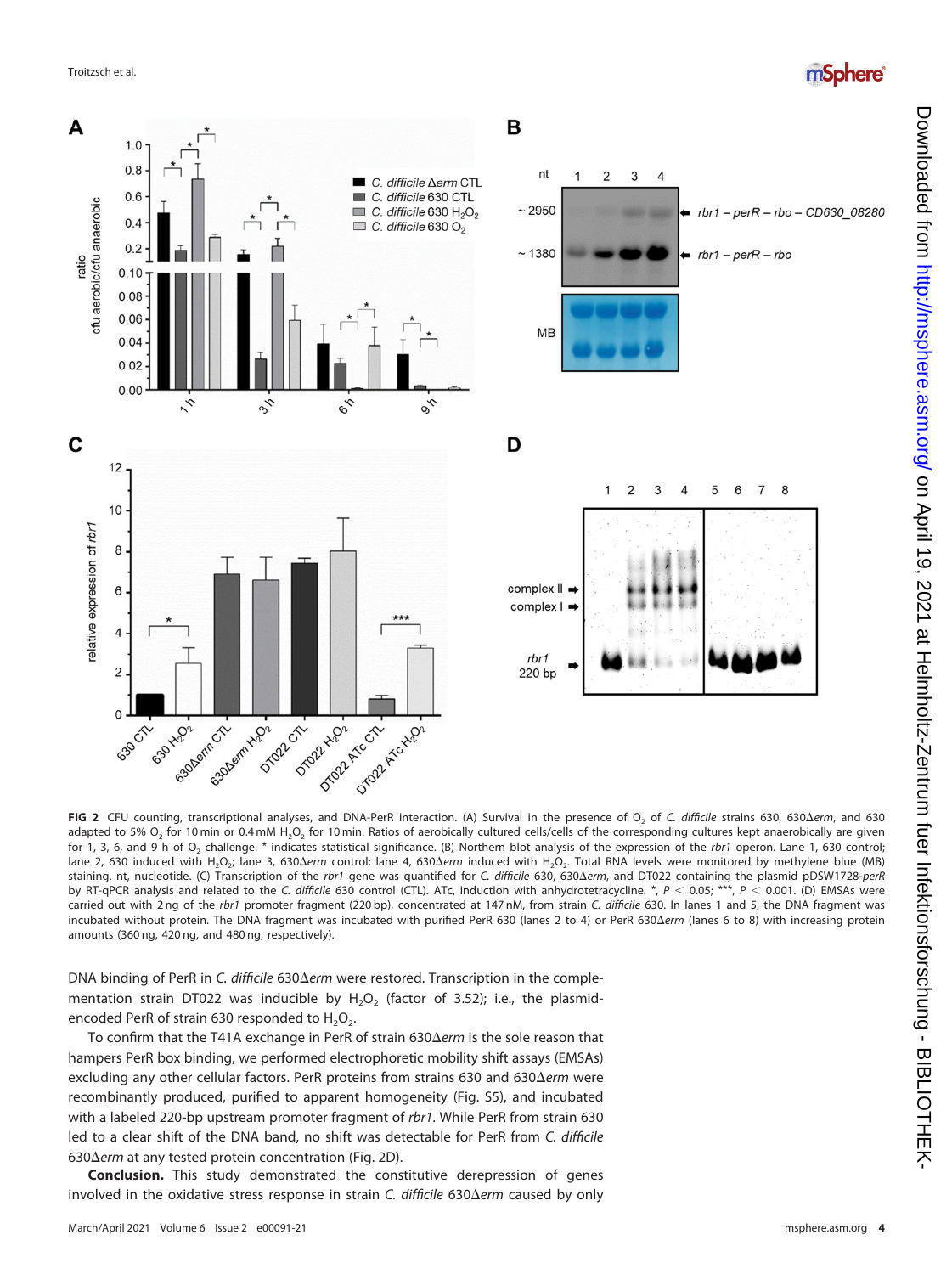one SNP in the DNA sequence of the transcriptional repressor PerR. Researchers undertaking physiological studies in this strain should be aware of the permanent stress response mediated by missing PerR repression. Since the oxidative stress response is linked to other cellular networks, e.g., metal homeostasis and  $\mathrm{O}_2$ -sensitive metabolic pathways, experiments carried out in strain 630 $\Delta$ erm might come to a different conclusion than experiments that would have been undertaken in any other C. difficile strain. Resistance to oxidative stress is vital for a pathogen to survive in the host. Hence, infection studies using the laboratory-constructed strain  $630\Delta e$ rm could also significantly vary from studies based on the original and patient-isolated strain. Since C. difficile  $630\Delta$ erm is used as a reference strain in many laboratories for the construction of gene inactivation mutants, researchers should consider the background oxidative stress response when interpreting their experimental data.

Methods. (i) Bioinformatic methods. Structural analysis of the C. difficile PerR protein was performed using the Phyre2 Web portal [\(14\)](#page-6-13). For the alignment of over 900 Fur family proteins, MView was used [\(15\)](#page-6-14). The sequence alignments were carried out with Clustal Omega [\(16\)](#page-6-15). PerR boxes were identi fied using Virtual Footprint Version 3.0 ([17\)](#page-6-16).

(ii) Plasmid and strain construction. C. difficile strains 630 and 630 $\Delta$ erm were obtained from the German Collection of Microorganisms and Cell Cultures GmbH (DSMZ) (Braunschweig, Germany). The perR gene was amplified from genomic DNA of C. difficile 630 using forward primer 5'-ATGGTAGAGCTCAATATAATGTTGGGAGGAATT TAAGAAATGAAATTTTCTAAACAACGAG-3 9 and reverse primer 5 9-ATGGTAGGATCCTTAT TTCTCGAACTGCGGGTG-3 9 (Thermo Fisher Scienti fic, Waltham, MA, USA). The forward primer includes the ribosome binding site (RBS) of C. difficile SlpA and a SacI restriction site, and the reverse primer includes a BamHI restriction site. The PCR product was digested with SacI and BamHI (Thermo Fisher Scienti fic, Waltham, MA, USA) and ligated into the tetracycline-inducible vector pDSW1728 [\(18\)](#page-6-17). pDSW1728 was a gift from Craig Ellermeier and David S. Weiss (Addgene plasmid 120812 [[http://n2t.net/](http://n2t.net/addgene:120812) [addgene:120812](http://n2t.net/addgene:120812)]; RRID, Addgene\_120812). The resulting plasmid, pDSW1728-perR, was transformed into E. coli ST18 ([19](#page-6-18)) following mating in C. difficile 630 $\Delta$ erm to construct C. difficile DT022. Sequences were checked by sequencing (see Fig. S6 in the supplemental material).

(iii) Bacterial strains and growth conditions. All C. difficile strains were cultured in brain heart infusion (BHI) medium as previously described [\(20](#page-6-19)), supplemented as needed with 25  $\mu$ g/ml thiamphenicol. For a first preculture, 200  $\mu$ l of spores was germinated in BHI medium supplemented with 0.1% cysteine. After 72 h, 10 ml of BHI medium was inoculated with 10 $\mu$ l of the first preculture to obtain a second preculture. This second preculture was directly diluted 1:10 in four steps and incubated overnight. The main cultures were inoculated to an  $A_{600}$  of 0.05 from a second preculture exhibiting an  $A_{600}$  of between 0.8 and 1.0. The expression of plasmid pDSW1728-perR was induced by adding 200 ng/ml anhydrotetracycline (ATc) at an  $A_{600}$  of 0.1. For Northern blot and reverse transcription-quantitative PCR (RT-qPCR) analyses, C. difficile 630, C. difficile 630∆erm, and C. difficile DT022 were grown to the exponential growth phase to an  $A_{600}$  of 0.4, before cultures were split and one of the two subcultures was stressed with 0.4 mM  $H_2O_2$  for 10 min. Samples were taken to allow a later preparation of RNA ([21\)](#page-6-20). For CFU counting experiments, C. difficile 630 and 630 $\Delta$ erm were cultured to an  $A_{600}$  of 0.4. The C. difficile 630 culture was split into three subcultures: one subculture was treated with 0.4 mM  $H_2O_2$  for 10 min, the second subculture was flushed with 5%  $O_{2}$ , and the third subculture remained untreated (control). All cultures were centrifuged for 5 min at 8,500 rpm, and the supernatant was discarded. The cell pellets were resuspended in 30 ml fresh BHI medium. From each of the four cultures, 15 ml was transferred to two different 92- by 16-mm petri dishes. One petri dish was incubated aerobically, and the other was incubated anaerobically. Samples were taken before and 1, 3, 6, and 9 h after  $\mathrm{O}_2$  exposure in three biological replicates, and dilution series were plated on BHI agar plates and incubated anaerobically (Fig. S3). For the overexpression of PerR, Escherichia coli BL21 grown in LB medium was used.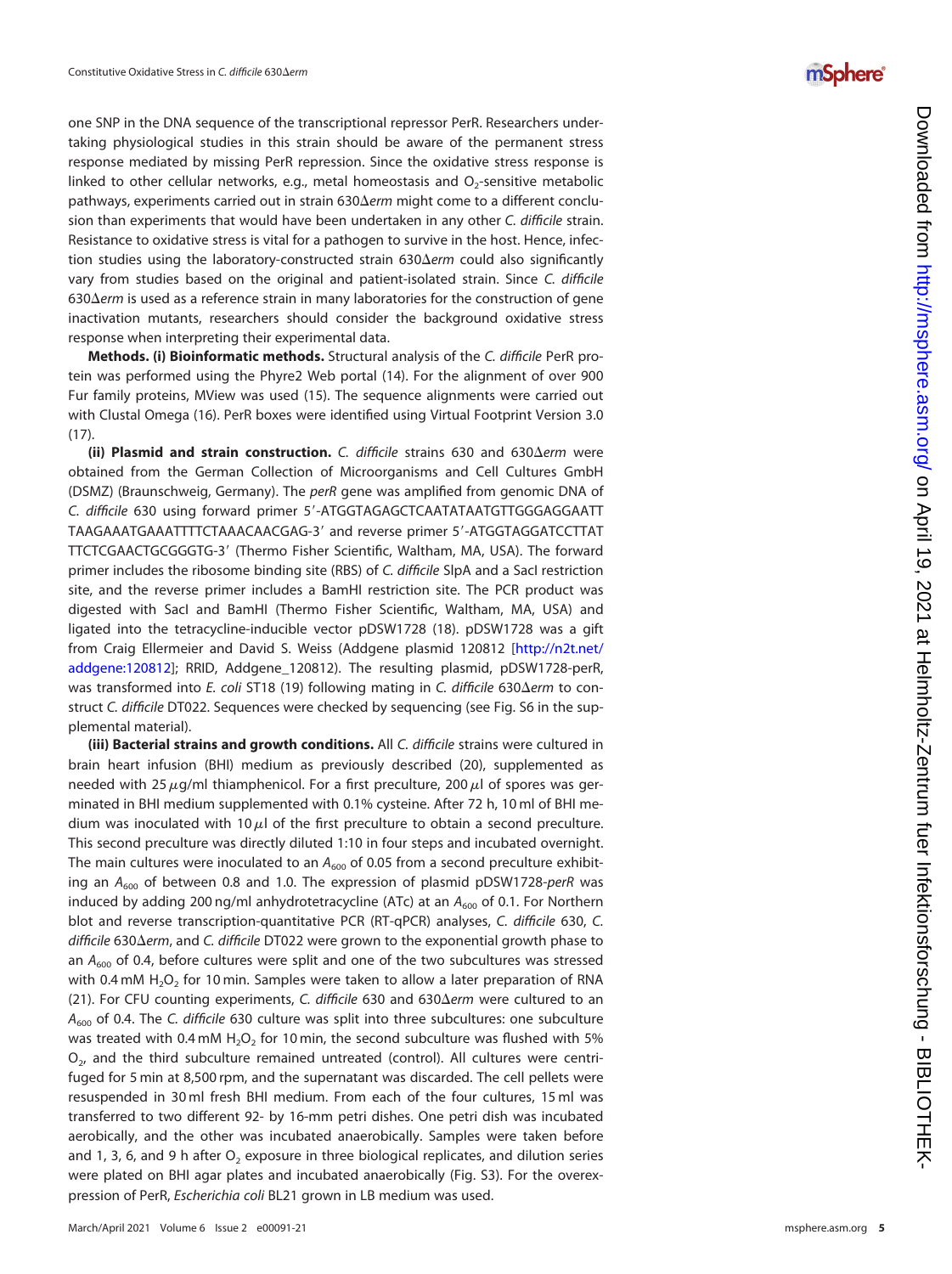

(iv) RNA preparation. For cell lysis and RNA isolation, TRIzol reagent provided by Invitrogen (Thermo Fisher Scienti fic, Waltham, MA, USA) was used according to the manufacturer 's protocol ([22](#page-6-21)). RNA solubilized in diethyl pyrocarbonate (DEPC)-treated water was stored at -70°C.

(v) Transcriptional profiling. A PCR fragment of gene rbr1 was prepared using chromosomal DNA of C. difficile 630 as a template with primers 5'-AATGGCAGGATT .'5-TGCAGGAG-3' and 5'-CTAATACGACTCACTATAGGGAGATGGATGGTCACATACTGGGC Digoxigenin (DIG)-labeled RNA probes were obtained and Northern blot analyses were carried out as previously described [\(21](#page-6-20)). rbr1 transcription was quantified by RT-qPCR in three biological replicates with three technical replicates each using the above-mentioned primers. The rpoC gene with forward primer 5'-CTAGCTGCTCC TATGTCTCACATC-3' and reverse primer 5'-CCAGTCTCTCCTGGATCAACTA-3' served as a reference. cDNA synthesis and qPCR were performed as described previously ([23](#page-6-22)). The qPCRs were performed on a qTOWER 2.2 quantitative PCR thermocycler (Analytik Jena, Jena, Germany) (Fig. S4).

(vi) Statistical analyses. For CFU counting experiments, ratios of CFU counted under aerobic conditions versus anaerobic conditions were calculated. Differences between the ratios were tested for statistical significance using multiple  $t$  testing.  $\alpha$ was set to 0.05 and was subsequently corrected using the Holm-Bonferroni method ([24\)](#page-6-23). The RT-qPCR quantitative data analysis was based on the Pfaffl method [\(25](#page-6-24)), and statistical analysis was performed using Student's t test.

Visualization of statistical analyses was performed using GraphPad Prism software (GraphPad Software Inc., La Jolla, CA).

(vii) Overexpression and purification of PerR of C. difficile 630 and C. difficile 630 $\Delta$ erm in E. coli BL21. Protein overproduction was monitored as previously reported ([26\)](#page-6-25), with the following modi fications. First, synthesized gene variants (Thermo Fisher Scienti fic, Waltham, MA, USA) were introduced into pGEX6P1 allowing for glutathione S-transferase (GST)-mediated affinity purification and subsequent tag excision. E. coli BL21 cells harboring recombinant genes were induced (0.1 mM isopropyl- $\beta$ -D-thiogalactopyranoside [IPTG]) at an optical density at 600 nm ( $OD<sub>600</sub>$ ) of 0.5, grown aerobically for 4 h, and shifted to anaerobiosis for 2 h.

(viii) Electrophoretic mobility shift assay. Shift assays were conducted as previ-ously specified ([27\)](#page-6-26), with minor variations. The 220-bp rbr1 promoter region was amplified via PCR using forward primer 5'-TTGCAATAGGTATAGCGACAAG-3' and reverse primer 5'-TGCAATAGGTATAGCGACAAG-3'. The electrophoretic mobility shift assay (EMSA) was performed under anaerobic conditions.

### SUPPLEMENTAL MATERIAL

Supplemental material is available online only. FIG S1, PDF file, 0.2 MB. FIG S2, PDF file, 0.4 MB. FIG S3, PDF file, 0.3 MB. **FIG S4**, PDF file, 0.2 MB. FIG S5, PDF file, 0.1 MB. FIG S6, PDF file, 0.1 MB. DATA SET S1, PDF file, 5.5 MB.

### ACKNOWLEDGMENTS

This work was funded by the German Research Foundation (231396381/GRK1947); the Ministerium für Bildung, Wissenschaft und Kultur Mecklenburg-Vorpommern (UG16001); and the Federal State of Lower Saxony, Niedersächsisches Vorab CDiff and CDInfect projects (VWZN2889/3215/3266). We acknowledge support for the article processing charge from the DFG (German Research Foundation) (393148499) and the Open Access Publication Fund of the University of Greifswald.

E. coli ST18 was a kind gift from the laboratory of J.M.B.-D.A.